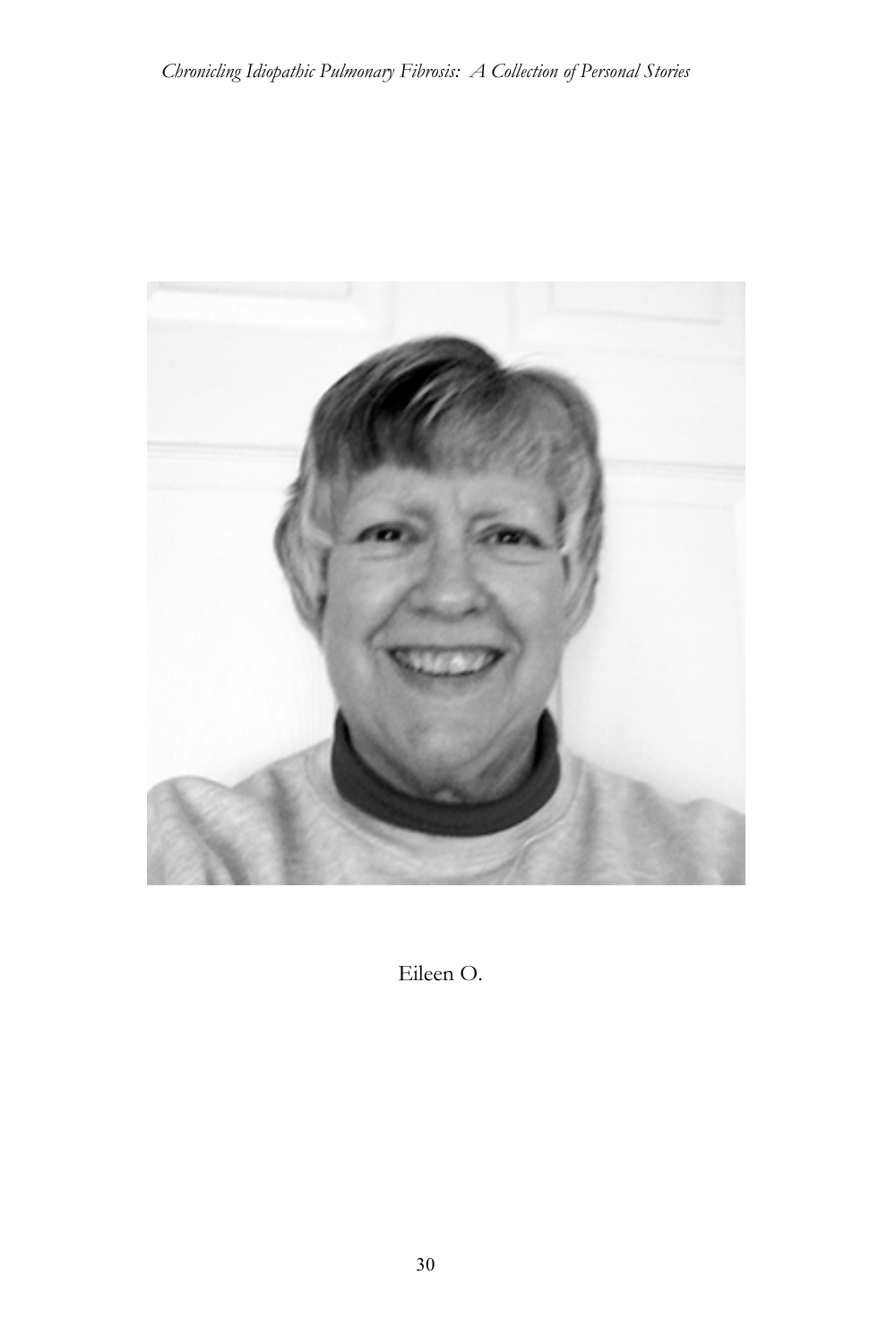*Chapter 8* 

## **A Family Affair**

## by Eileen O.

My IPF journey probably started over 20 years ago when my mother was diagnosed with idiopathic pulmonary fibrosis (IPF). I believe it must have been sometime in 1989 when we discovered not only this disease but also the grim prognosis that went along with it. I remember asking my physician at the time if this was hereditary. I was told that they did not know the cause of the disease, but they did not believe that it was hereditary. My mother died in 1993, and within the next 10 years she also lost a half-brother and a full brother to the disease. Two other full siblings also had the disease, and though they have passed on, it was not from IPF.

In December of 2011, I began going to a new physician, and when I mentioned to her that I had shortness of breath from time to time and the fact that my mother had died from IPF, she sent me to get a chest x-ray. Approximately a month later she called me and asked for a follow-up x-ray as there were some things that weren't clear on there and suggested that maybe I wasn't feeling well on the day of the original x-ray. My concern started to rise because I knew I was feeling okay during the first x-ray, and I had just hoped that she would tell me that I needed to lose some weight. After the second xray, she said there were still some anomalies and they could do further tests, but because of my family history maybe I should see a pulmonologist.

Naturally, I did what most people do; I got online to see what changes had been made in the treatment of this disease in 20 years. I was dismayed to see the same life expectancy as my mother had. I was also the same age as my mother when she first had the disease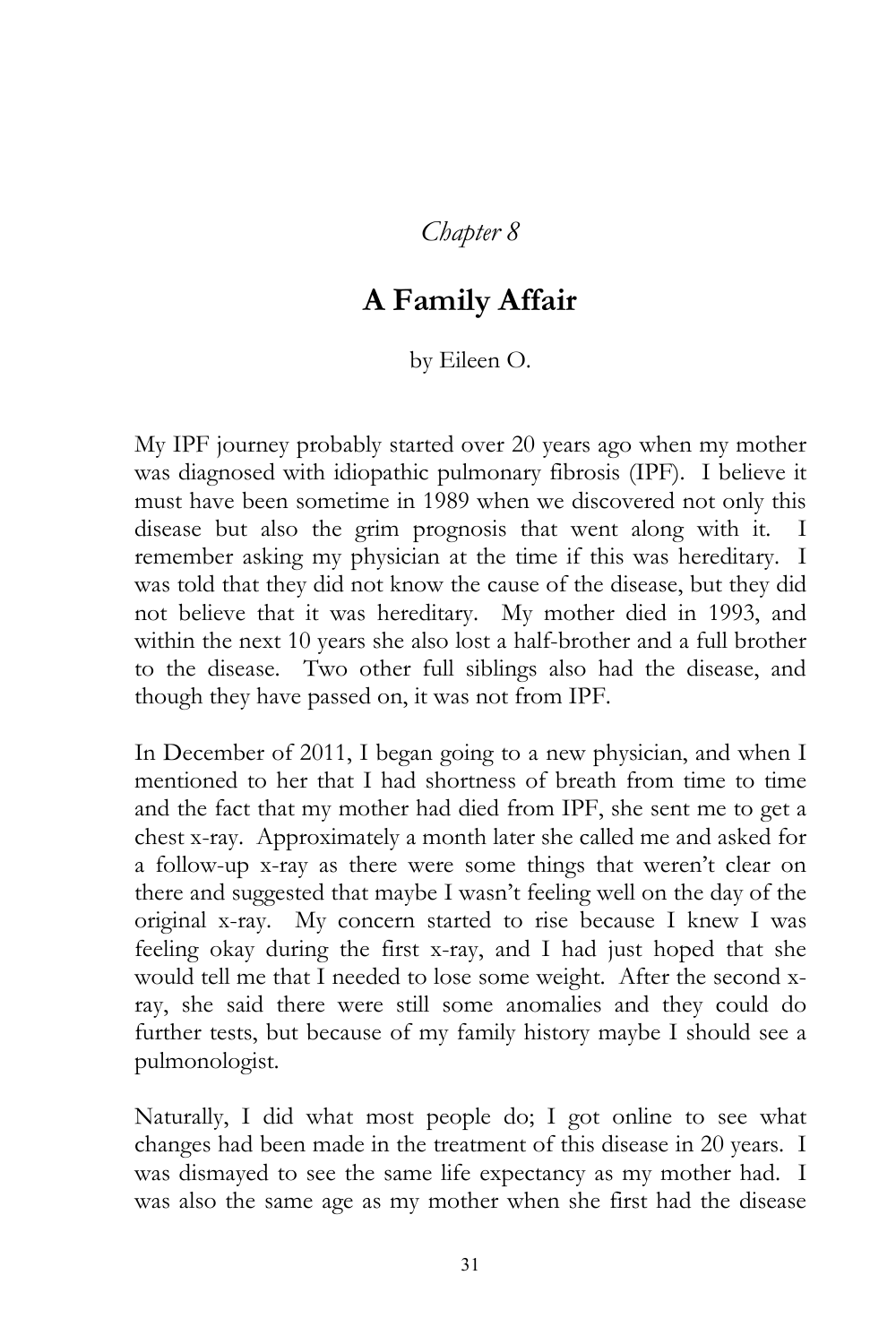and I felt like there was a rock in my stomach as I started to believe that I could figure out at what age I was going to die.

I met with a pulmonologist who had several tests performed and said that he could say with 95% accuracy that I had IPF. However, he had no further advice for me and I felt as if he didn't really know how to help me any further. He was depressing and discouraging.

My mother's sister was still living and we started communicating regularly. She lived in St. Louis and was one of the most positive people I could have connected with. She had been living with IPF for eight years. When she next went to see her doctor, she asked about a doctor in my area and was given the name of a doctor at the University of Michigan. She told me that I should go to see him. I've never been one to change or switch doctors or go for a second opinion, but this time I did, and I've been grateful ever since. When I met with the doctor, I told him I knew the outcome of the disease, but I would appreciate him offering any encouragement that he could. If I participated in research studies, he was careful to say that I would not only help others, but maybe even myself. I loved the feeling that he cared about me. The other thing he did for me was to tell me about patients he had seen recently who had been living eight, 10, or 12 years. Patients need to hear that it is possible to live with this disease.

I even learned that though the Internet seemed to still proclaim a short life span for those with IPF, there was much going on as far as research and strides were being made. So my assumption that nothing had been done in the last 20 years since my mother died was not necessarily true, though there is still a long way to go.

I believe that my IPF was diagnosed very early. Every MRI or CT scan showed something different, but they were not able to definitively state that I had IPF until a lung biopsy confirmed it. The doctor said it would be my decision as to whether or not to have the biopsy, but at this point I needed to know for sure. In late March of 2013, I had a lung biopsy, which proved that I did indeed have IPF.

Because of that diagnosis, I was also allowed to participate in some trial research studies and I did get to participate in an intensive study